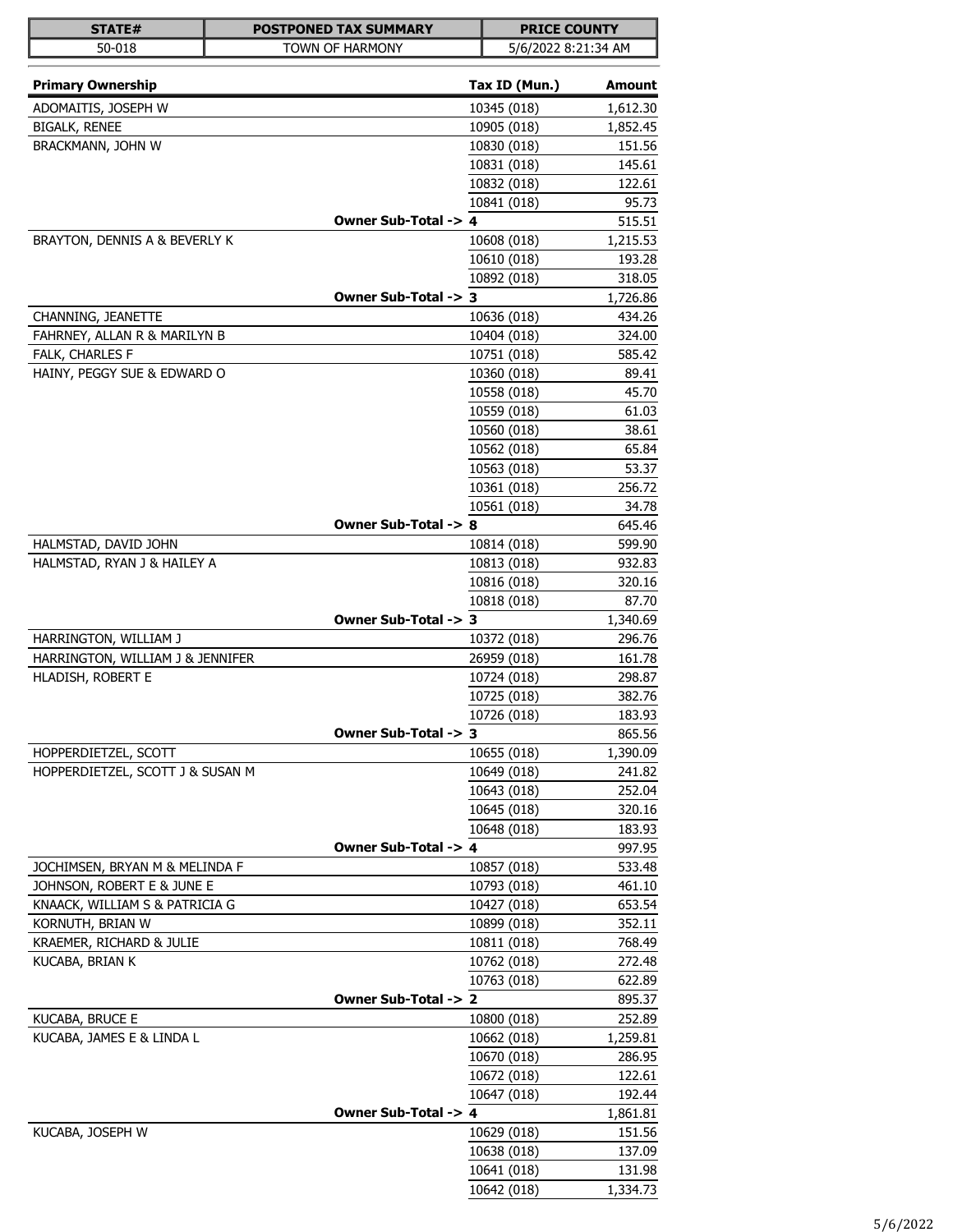|                               | Owner Sub-Total -> 4  |             | 1,755.36 |
|-------------------------------|-----------------------|-------------|----------|
| LALLEMONT, NICHOLAS           |                       | 10365 (018) | 141.34   |
| LALLEMONT, NICHOLAS & JANI M  |                       | 26586 (018) | 518.15   |
| LIND, GABRIEL D & KELLY J     |                       | 26407 (018) | 1,374.76 |
| LINK, JOHN E & MARY F         |                       | 10346 (018) | 347.85   |
| LIZAK, ANTON                  |                       | 10364 (018) | 658.65   |
|                               |                       | 10366 (018) | 301.43   |
|                               | Owner Sub-Total -> 2  |             | 960.08   |
| LUCHTERHAND, ARNO L           |                       | 10825 (018) | 78.34    |
|                               |                       | 10828 (018) | 109.84   |
|                               | Owner Sub-Total -> 2  |             | 188.18   |
| LUCHTERHAND JR, ARNO L        |                       | 10824 (018) | 799.14   |
|                               |                       | 10808 (018) | 226.50   |
|                               | Owner Sub-Total -> 2  |             | 1,025.64 |
| MADALA-DIEMAN, RITA R         |                       | 10889 (018) | 1,440.33 |
|                               |                       | 10890 (018) | 169.04   |
|                               | Owner Sub-Total -> 2  |             | 1,609.37 |
| MAKOVSKY, GERALD A & RUTH E   |                       | 10882 (018) | 746.35   |
| MARLENGA If est, CATHERINE A  |                       | 10595 (018) | 180.51   |
|                               |                       | 10597 (018) | 133.69   |
|                               |                       | 10599 (018) | 85.15    |
|                               |                       | 10605 (018) | 662.90   |
|                               |                       | 10611 (018) | 54.49    |
|                               | Owner Sub-Total -> 5  |             | 1,116.74 |
| McFADYEN, LYNNETTE K          |                       | 10722 (018) | 132.84   |
|                               |                       | 10723 (018) | 197.55   |
|                               |                       | 10727 (018) | 56.20    |
|                               |                       | 10729 (018) | 486.64   |
|                               | Owner Sub-Total -> 4  |             | 873.23   |
| NABBEFELD, DONALD A & KATHY L |                       | 10731 (018) | 599.04   |
| NELSON, ANTHONY R             |                       | 10867 (018) | 509.61   |
| PAVELICH, JEFFREY S           |                       | 10509 (018) | 180.11   |
|                               |                       | 10510 (018) | 178.81   |
|                               |                       | 10514 (018) | 82.22    |
|                               | Owner Sub-Total -> 3  |             | 441.14   |
| PROHASKA, DANIEL & MARY       |                       | 10575 (018) | 7.90     |
|                               |                       | 10580 (018) | 119.21   |
|                               |                       | 10582 (018) | 125.17   |
|                               |                       | 10583 (018) | 68.97    |
|                               |                       | 10584 (018) | 1,597.00 |
|                               |                       | 10587 (018) | 133.69   |
|                               |                       | 10588 (018) | 146.46   |
|                               |                       | 10590 (018) | 103.89   |
|                               |                       | 10591 (018) | 219.68   |
|                               |                       | 10594 (018) | 537.73   |
|                               |                       | 10600 (018) | 68.97    |
|                               |                       | 10604 (018) | 266.11   |
|                               | Owner Sub-Total -> 12 |             | 3,394.78 |
| REESE-SOCHA, SARAH            |                       | 10542 (018) | 310.39   |
|                               |                       | 10543 (018) | 166.89   |
|                               |                       | 10544 (018) | 369.99   |
|                               |                       | 10545 (018) | 301.43   |
|                               | Owner Sub-Total -> 4  |             | 1,148.70 |
| REETZ, JAMES T                |                       | 10777 (018) | 57.90    |
|                               |                       | 10779 (018) | 57.90    |
|                               |                       | 10780 (018) | 72.53    |
|                               | Owner Sub-Total -> 3  |             | 188.33   |
| REHBERG, RUTHANN J            |                       | 10585 (018) | 440.66   |
| RETZLAFF, WAYNE W             |                       | 10805 (018) | 527.52   |
| RILEY JR, CLARENCE E          |                       | 10421 (018) | 777.00   |
| RILEY JR, CLARENCE E & MELODI |                       | 10420 (018) | 158.81   |
| SIMPSON, DWIGHT D             |                       | 10434 (018) | 306.54   |